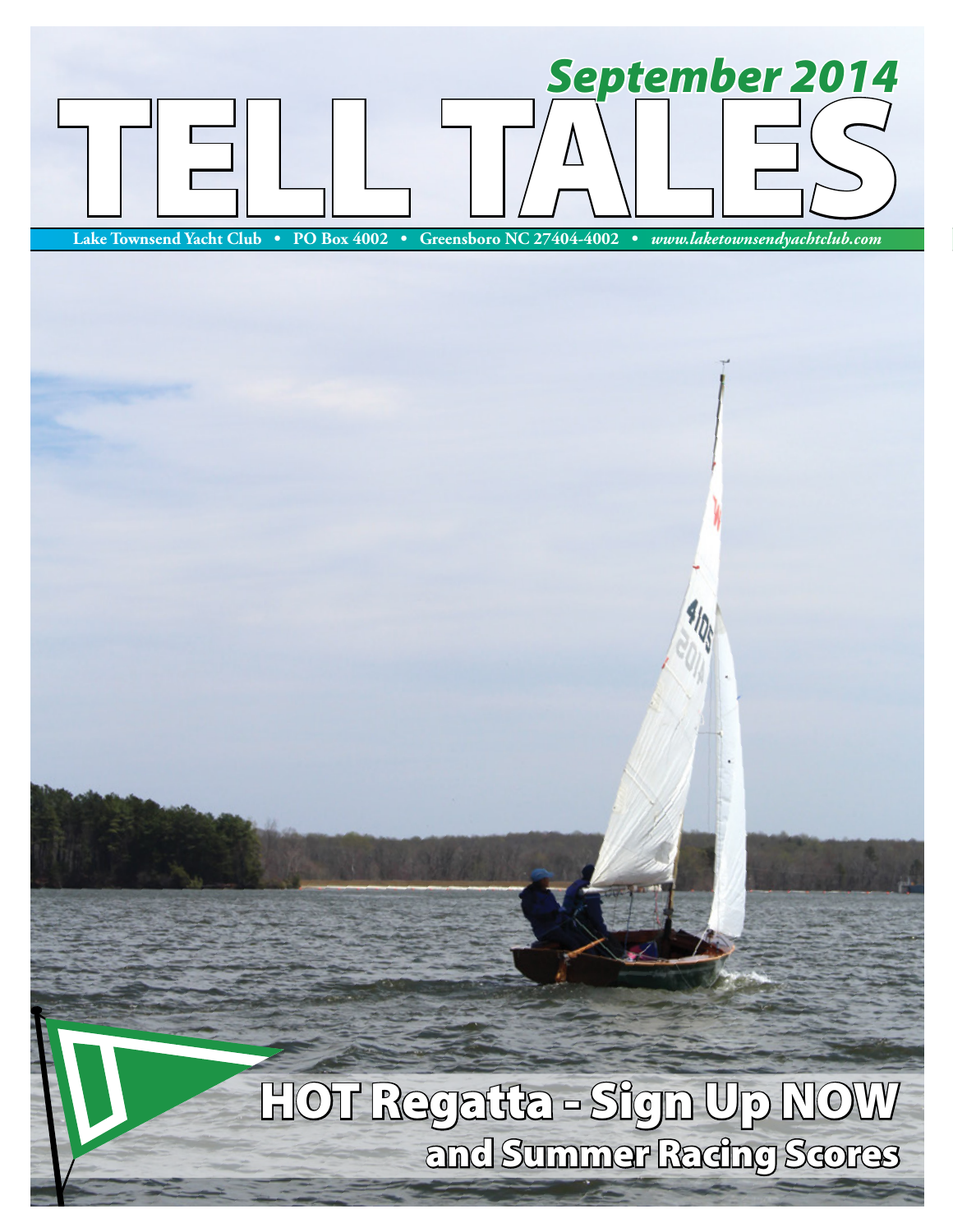

18 Change of Watch Thanks to Steve Raper and Joleen Rasmussen for contributions to this month's news. **A contributions Have ideas, articles, photos or contributions for the newsletter? Send them to** *newsletter@laketownsendyachtclub.com.*

30 31

ON THE COVER: A look back at April's race.<br>
akes will be closed on those days. 10 11 12 13 14 15 16 14 15 16 17 18 19 20 12 13 14 15 16 17 18 *Photo by Michael Crouch*

**Tu M To update their CPK and Suppose And Suppose** November to February: 8 am to 5 pm (closed Thursdays)

September: 7 am to 7:30 pm

 $^*$ Lake Townsend is always closed on Wednesdays and is open at 8 am on Sundays year round.

M Tu W Th F Sa Su M Tu W Th F Sa Su M Tu W Th F Sa Su all holidays with the exception of Thanksgiving Day, 1 2 123456 1234 Christmas Eve, Christmas Day and New Year's Day; the les, photos or contributions for the newsletter? All city lakes will maintain normal operating hours during lakes will be closed on those days.

*http://www.greensboro-nc.gov/index.aspx?page=1319*

| <b>UPCOMING EVENTS</b>    |                                                          |                    |                      |  |  |  |  |  |  |  |  |
|---------------------------|----------------------------------------------------------|--------------------|----------------------|--|--|--|--|--|--|--|--|
| <b>Summer Race Series</b> | September 13-14                                          | $11$ a.m.          | <b>Lake Townsend</b> |  |  |  |  |  |  |  |  |
| <b>Social Sailing</b>     | September 27                                             |                    | <b>Lake Townsend</b> |  |  |  |  |  |  |  |  |
| <b>Race Series</b>        | October 11-12<br>• Sign up at the scratch sheet online • | 11 a.m.            | <b>Lake Townsend</b> |  |  |  |  |  |  |  |  |
| Halloween on the Townsend | October 24-26<br>• Sign up at earlier.org •              | <b>All Weekend</b> | <b>Lake Townsend</b> |  |  |  |  |  |  |  |  |

17 18 19 20 21 22 23 21 22 23 24 25 26 27 19 20 21 22 23 24 25

## **2014 Calendar and participation scratch sheets are posted on the website.**

All members welcome at board meetings: first Thursday each month, 5:45pm, at Greensboro Christian Church, 3232 Yanceyville St., 27405 23 24 25 26 27 28 29 28 29 30 31 25 26 27 28 29 30 31

# **LTYC 2014**

Yellow=Holiday; Gray=Meeting; Blue=Racing;

|    | September '14        |    |                |    |            |    |
|----|----------------------|----|----------------|----|------------|----|
| М  | Tu                   | w  |                |    | Th F Sa Su |    |
| 17 | $\mathbf{2}^{\circ}$ | 3  | $\overline{4}$ | 5  | 6          | 7  |
| 8  | 9                    | 10 | 11             | 12 | 13         | 14 |
| 15 | 16                   | 17 | 18             | 19 | 20         | 21 |
| 22 | 23                   | 24 | 25             | 26 | 27         | 28 |
| 29 | 30                   |    |                |    |            |    |
|    |                      |    |                |    |            |    |

14-15 Governor's Cup

### 27 Power Squadron Social

|    |                          |    | September '14 |    |    |                 |
|----|--------------------------|----|---------------|----|----|-----------------|
| м  | 1u                       | w  | Th            | E  |    | Sa Su           |
|    | 2                        | 3  | 4             | 5  | 6  |                 |
| 8  | 9                        | 10 | -1            | 12 | 13 | $\overline{14}$ |
| 15 | 16                       | 17 | 18            | 19 | 20 | 21              |
| 22 | 23                       | 24 | 25            | 26 | 27 | 28              |
| 29 | 30                       |    |               |    |    |                 |
|    |                          |    |               |    |    |                 |
|    | 27 Power Squadron Social |    |               |    |    |                 |

ended a series and the 25-26 HOT Regatta and the series of the 25-26 HOT Regatta

| November '14 |                |                             |            |           |                |                |  |  |  |  |  |  |  |
|--------------|----------------|-----------------------------|------------|-----------|----------------|----------------|--|--|--|--|--|--|--|
| М            | Tu             | W Th F Sa                   |            |           |                | Su             |  |  |  |  |  |  |  |
|              |                |                             |            |           |                | $\overline{2}$ |  |  |  |  |  |  |  |
| 3            | $\overline{4}$ |                             | $5 \mid 6$ | $\vert$ 7 | 8 <sup>1</sup> | 9              |  |  |  |  |  |  |  |
| 10           |                | $11$   12   13   14   15    |            |           |                | -16            |  |  |  |  |  |  |  |
| 17           |                | 18   19   20   21   22   23 |            |           |                |                |  |  |  |  |  |  |  |
|              |                | 24 25 26 27 28 29 30        |            |           |                |                |  |  |  |  |  |  |  |
|              |                |                             |            |           |                |                |  |  |  |  |  |  |  |

1-2 Fall 48 (FS) 8 Interclub (OHYC) nd Tu Meeting and Tu W Tu Meeting 13 Annual Meeting

24 Jr Makeup

### What's a Scratch Sheet? a series a scratch sheet? The series what's a scratch sheet?

Scratch Sheets give a good indication of who is thinking about going to an event. It helps the organizers plan and prepare for the event. LTYC has set up a Scratch Sheet in Google documents for its events. If you expect to be at some of our upcoming events, take a few moments to step through the different Scratch Sheets and let us know to expect you. Don' worry 31 about last minute change of plans, Scratch Sheets are only an indication of your intentions. If you need crew, want to crew, would like to help with the social, or have some other creative idea, just list it in the Scratch Sheet, available from the home page or the LTYC Website. **Posting regrets is encouraged as it helps in planning, especially for the larger events.** 17 18 19 20 21 March 1701 1710 18 1 March 18 19 20 21 20 21 20 21 20 21 21 22 23 24 25 27 28 20 21 22 23 24 25  $\frac{1}{2}$  and  $\frac{1}{2}$  claired  $\frac{1}{2}$  corresponds to  $\frac{1}{2}$  and  $\frac{1}{2}$  corresponds to  $\frac{1}{2}$  and  $\frac{1}{2}$  $\mathsf{L}_{\mathsf{S}}$   $\mathsf{C}_{\mathsf{S}}$ 

9 10 11 12 13 **14** 15 14 15 16 17 18 19 20 11 12 13 14 15 16 17

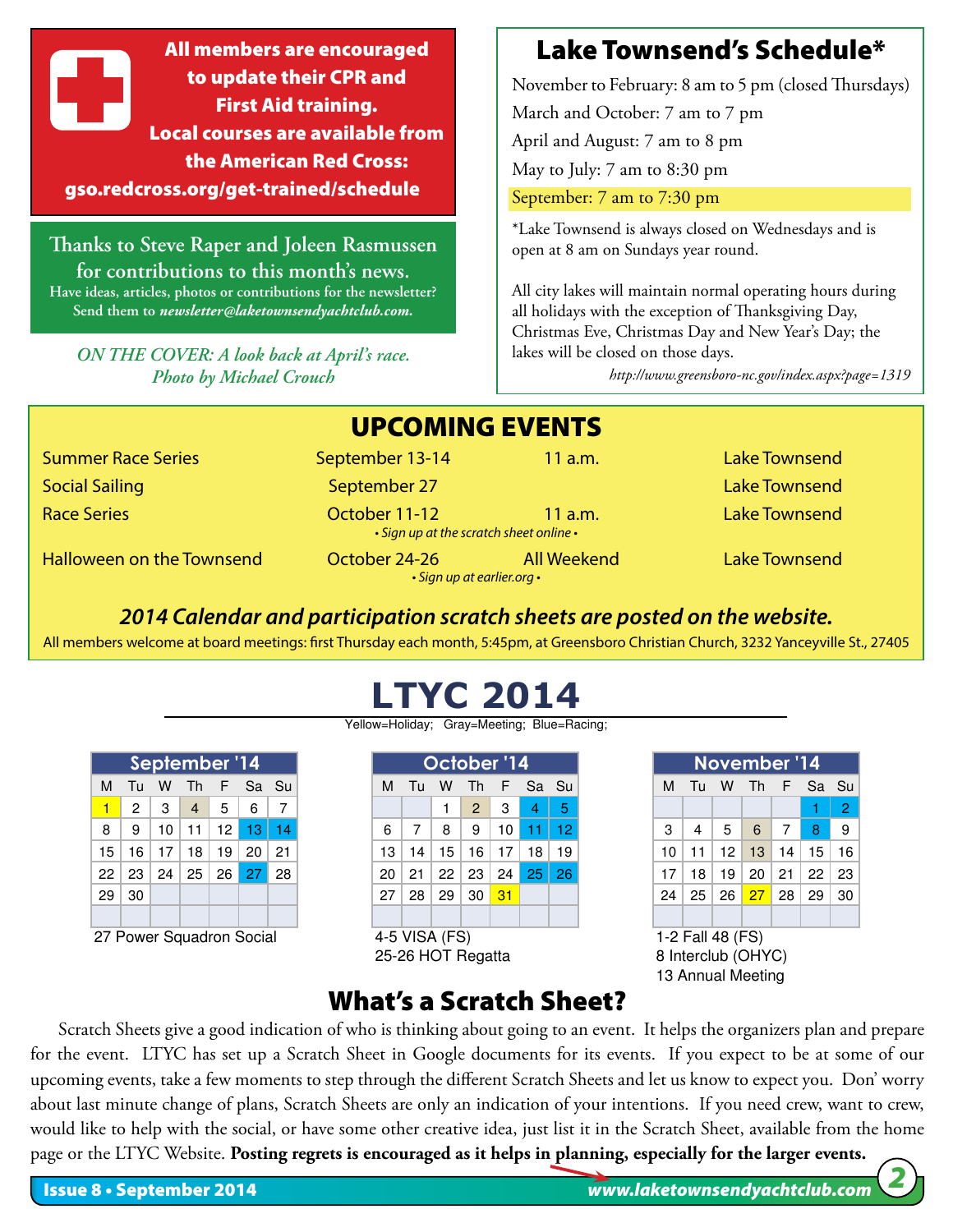## NOTICE OF RACE



## **3rd ANNUAL Halloween On the Townsend Friday, October 24 through Sunday October 26, 2014 Lake Townsend, Greensboro**

### NOTICE OF REGATTA

All proceeds from the HOT Regatta go directly to Earlier.org, a Greensboro based charity founded in 1995 with the mission of directing funds to finding an earlier biological test for breast cancer. Every crew is encouraged to obtain sponsors for their boat; with prizes awarded for the highest amount collected and the highest number of individuals donating. All classes of sailboats with active US Sailing Portsmouth numbers are invited to compete. There will be prizes for best costume and highest fund-raiser. Sailing instructions will be available at registration. Preregistration through 10/20 at *http://earlier.donordrive.com/event/HOT3*. *http://earlier.donordrive.com/event/HOT3.*

Check www.laketownsendyachtclub.com for additional details or amendments to this Notice made prior to 10/24. Changes made 10/24-10/26 will be posted on the regatta notice board. *Preregistered skippers will receive event favors while supplies last.* **Preregistration in by September 25, 2014 will have name of boat printed on pink long sleeve t-shirt.**

### **RULES**

HOT-3 is a handicapped regatta open to all boats with a U.S. Sailing Portsmouth handicap rating. The racing will be governed by the rules as defined in *The Racing Rules of Sailing. Sailing Instructions* will be provided on the day of the regatta. One race is required to constitute the Regatta.

### **REGATTA SCHEDULE**

**Friday, Oct. 24:** Social/Early Registration 6-9 p.m.

### **Saturday, Oct. 25:**

Breakfast & Registration 9-10:15 a.m. Competitors' Meeting 10:35 a.m. First Warning Signal 12:00 Noon Raffles, Pumpkin Carving, Corn Hole Tournament, Costume Competition 5-8 p.m. Dinner 6 p.m.

*3*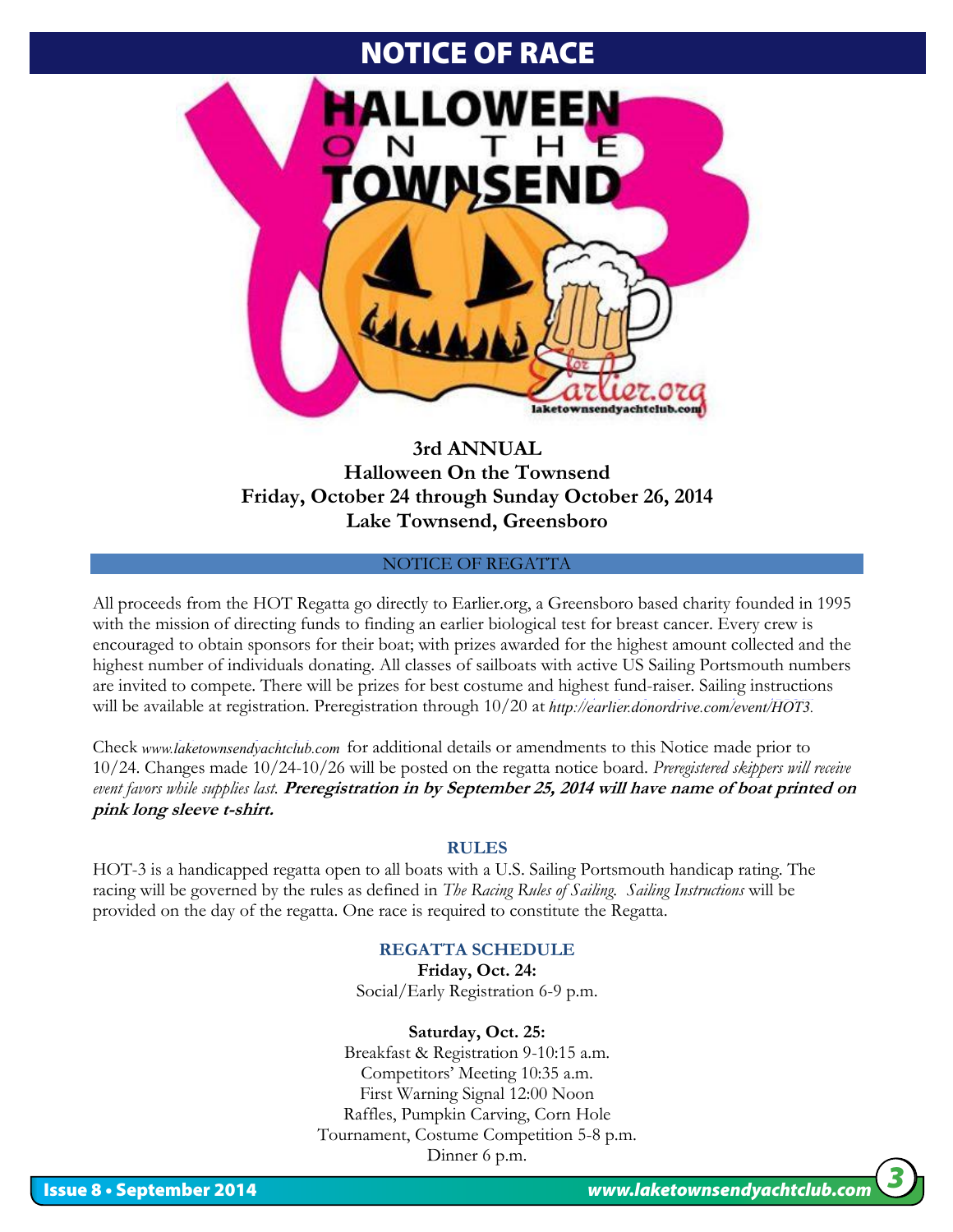# HOT REGATTA • CLUB CHALLENGE

## **Lake Townsend Yacht Club members & friends: A Challenge to you ALL**

HALLOWEEN on the TOWNSEND 3 is just around the pumpkin. This is a fund-raiser that LTYC chose to get involved in. It was the right thing to do: raise money for breast cancer research and have fun sailing. This is the type of regatta for ALL OF US ... and it's tax deductible.

Sign up NOW ... before 9/25 and your boat's name will be printed on the collectible T-shirt.

Sign up NOW ... to enjoy the Oktoberfest dinner of bratwurst, sausage, German potato salad, "drinks" and much, much more.

Sign up NOW ... I would like to have more Flying Scots (and other boats) from LTYC than Wayfarers from Canada.



**HOT III** is looking for sponsors, prizes, and auction items for this year's regatta.

> It is scheduled for **October 25th & 26th, 2014**.

*Donations of \$25.00 to \$5000 are being accepted; money or prize/auction items are greatly appreciated.* 

Please contact Jim Schwartz at 282.9552 or detroito91@aol.com.

Go to earlier.org to register NOW ...

# Are you ready for this Jetty?

Before the current jetties were built (circa 1986) there was a jetty in the first small cove to the immediate left as you exit the docking area. Most of the old jetty was knocked down but there is still a pile of rocks and rubble left that can cause issues with some centerboards and rudders. Even now you can still see a small pile of rocks in that first cove which extend out to the big pile. There are also rocks in between the two but they are just barely under the water.

In photo A the old jetty doesn't appear to extend very far out. But, in photo B you can tell by the yellow and red sight lines that if you are just a little way into that big cove and sail straight towards the jetty you may literally hit rock bottom. I know because my Scot's 4' centerboard and 2' rudder both found it recently. Problem is, the location of is not very easy to determine unlike these photos which I shot during a drought in June 2009. There was a warning buoy out there for many years but it disappeared about two seasons ago and has not been replaced.

-Steve Raper

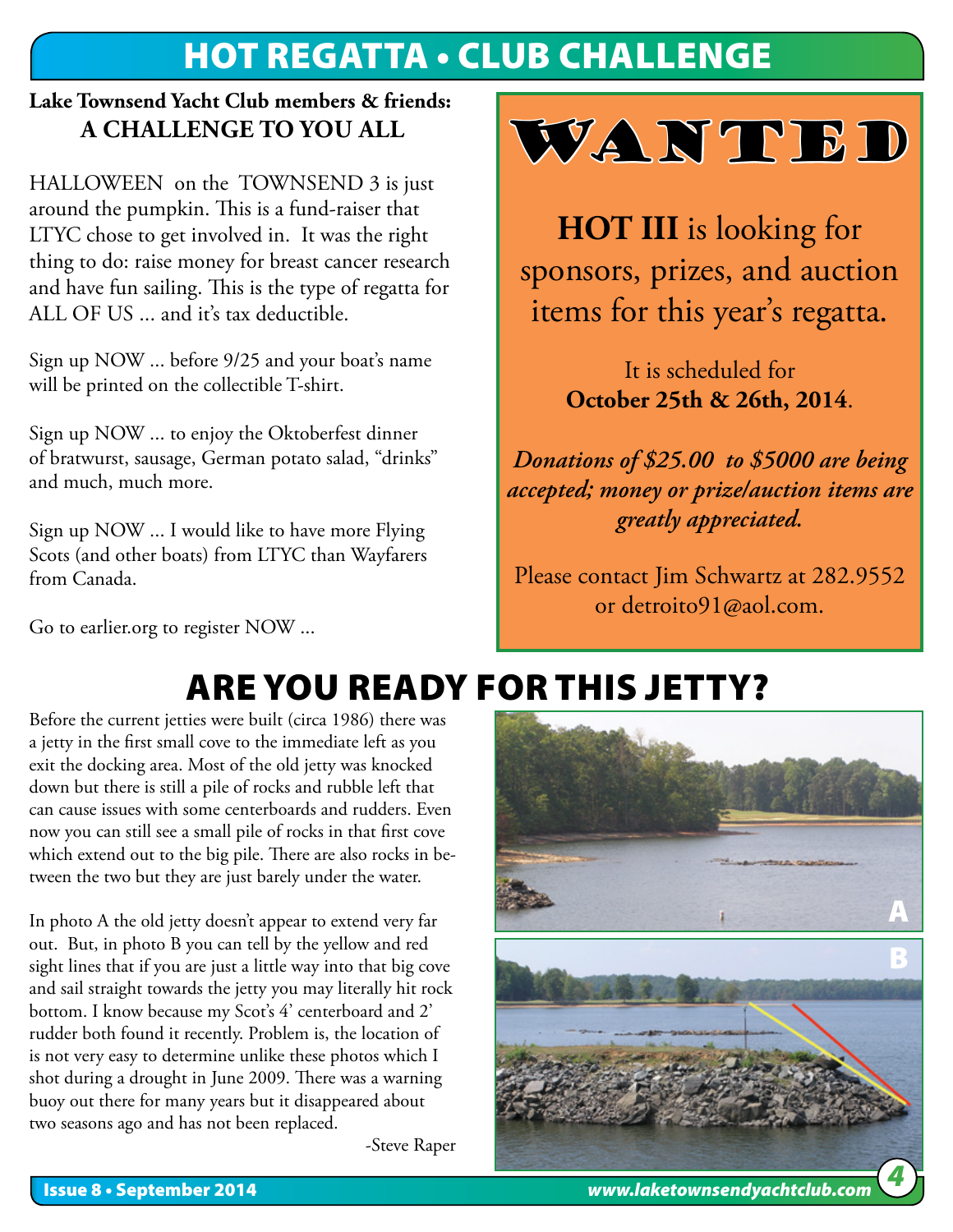# RACE RESULTS

Summer Saturday series totals available at the box score link: *www.laketownsendyachtclub.com/v10-Racing/boxscore.htm*

|                       |                           | Date:       | 12-Jul-14      |                      | Jr Start        | <b>FSCT Start</b>                   | <b>CAT Start</b>       | Open/WF           |                  |
|-----------------------|---------------------------|-------------|----------------|----------------------|-----------------|-------------------------------------|------------------------|-------------------|------------------|
| Saturday-1            | Beaufort 1                | Race #      | $\mathbf{1}$   |                      | 12:48           | 12:40:00                            | 12:29:00               | 12:40:00          |                  |
| 4 Starts, W2          | $3.1$ Avg                 | Vind HC     | $\overline{2}$ |                      |                 |                                     |                        |                   |                  |
| Skipper               | Crew                      | Fleet       | Sail #         | 24hr Clock<br>Finish | Elapsed<br>time | Elapsed<br><b>Time</b><br>Dec. Min. | <b>DPN</b><br>Handicap | Corrected<br>time | Points           |
| <b>Bill Byrd</b>      | JC Aller                  | <b>FSCT</b> | 3801           | 13:30:00             | 0:50:00         | 50.00                               | 90.4                   | 55.31             | 8                |
| Tad Jarzyna           | Donn Jarzyna              | <b>FSCT</b> | 5989           | 13:32:00             | 0:52:00         | 52.00                               | 90.4                   | 57.52             | 7                |
| Holly Deutermann      | <b>Steve Morris</b>       | <b>FSCT</b> | 3500           | 13:33:00             | 0:53:00         | 53.00                               | 90.4                   | 58.63             | $\boldsymbol{6}$ |
| <b>Tom Bews</b>       | Ashley, Chris Troxte FSCT |             | 5295           | 13:33:22             | 0:53:22         | 53.37                               | 90.4                   | 59.03             | 5                |
| <b>Steve Raper</b>    | Kate Fussell              | <b>FSCT</b> | 4051           | 13:35:40             | 0:55:40         | 55.67                               | 90.4                   | 61.58             | 4                |
| Mark Wilson           | Laina Wilson              | <b>FSCT</b> | 5861           | 13:36:40             | 0:56:40         | 56.67                               | 90.4                   | 62.68             | 3                |
|                       |                           |             |                |                      |                 |                                     |                        |                   |                  |
| Eric Rasmussen        |                           | <b>ISTP</b> | 235            | 13:09:10             | 0:40:10         | 40.17                               | 74.3                   | 54.06             | 7                |
| Alan Taylor           |                           | <b>ISTP</b> | 199            | 13:11:02             | 0:42:02         | 42.03                               | 74.3                   | 56.57             | 6                |
| <b>Stephen Bass</b>   |                           | <b>ISTP</b> | 0 <sub>0</sub> | 13:22:56             | 0:53:56         | 53.93                               | 74.3                   | 72.59             | 5                |
| <b>Dalton Cox</b>     | Joleen Rasmussen          | ISTP2       | 94             | 13:26:14             | 0:57:14         | 57.23                               | 77.5                   | 73.85             | $\pmb{4}$        |
| Phil Leonard          |                           | H16         | 87700          | 13:36:19             | 1:07:19         | 67.32                               | 78.7                   | 85.54             | 3                |
|                       |                           |             |                |                      |                 |                                     |                        |                   |                  |
| <b>Jim Swartz</b>     | N/A                       | П           | 12075          | 13:36:18             | 0:56:18         | 56.30                               | 87.6                   | 64.27             | 4                |
| Ken Warren            | Alex Lowe                 | LI          | 14932          | 13:37:49             | 0:57:49         | 57.82                               | 87.6                   | 66.00             | 3                |
|                       |                           |             |                |                      |                 |                                     |                        |                   |                  |
| Ann Marie Covington   | <b>Robert Simac</b>       | <b>WF</b>   | 276            | 13:35:20             | 0:55:20         | 55.33                               | 91.7                   | 60.34             | 5                |
| Ken Butler            | Lacy Joyce                | <b>WF</b>   | 7372           | 13:39:40             | 0:59:40         | 59.67                               | 91.7                   | 65.07             | 4                |
| Andy Forman           | Kevin Gheen               | <b>WF</b>   | Club           | 13:36:39             | 0:56:39         | 56.65                               | 91.7                   | 61.78             | 3                |
|                       |                           |             |                |                      |                 |                                     |                        |                   |                  |
| <b>Avery Morris</b>   |                           | Pico        |                | 13:35:20             | 0:47:20         | 47.33                               | 124.6                  | 37.99             | 6                |
| Noah Taylor           |                           | Pico        |                | 13:36:39             | 0:48:39         | 48.65                               | 124.6                  | 39.04             | 5                |
| <b>Trish McDermot</b> |                           | <b>SF</b>   |                | 13:29:35             | 0:41:35         | 41.58                               | 100.4                  | 41.42             | 4                |
| <b>Issac Shorr</b>    |                           | Pico        |                | 13:39:40             | 0:51:40         | 51.67                               | 124.6                  | 41.47             | 3                |



Sign up for Race Committee • It's Fun, Free, Supportive, and a Great Learning Opportunity. Contact Steve at stephen.morris@gd-ais.com or sign up from our home page - www.laketownsendyachtclub.com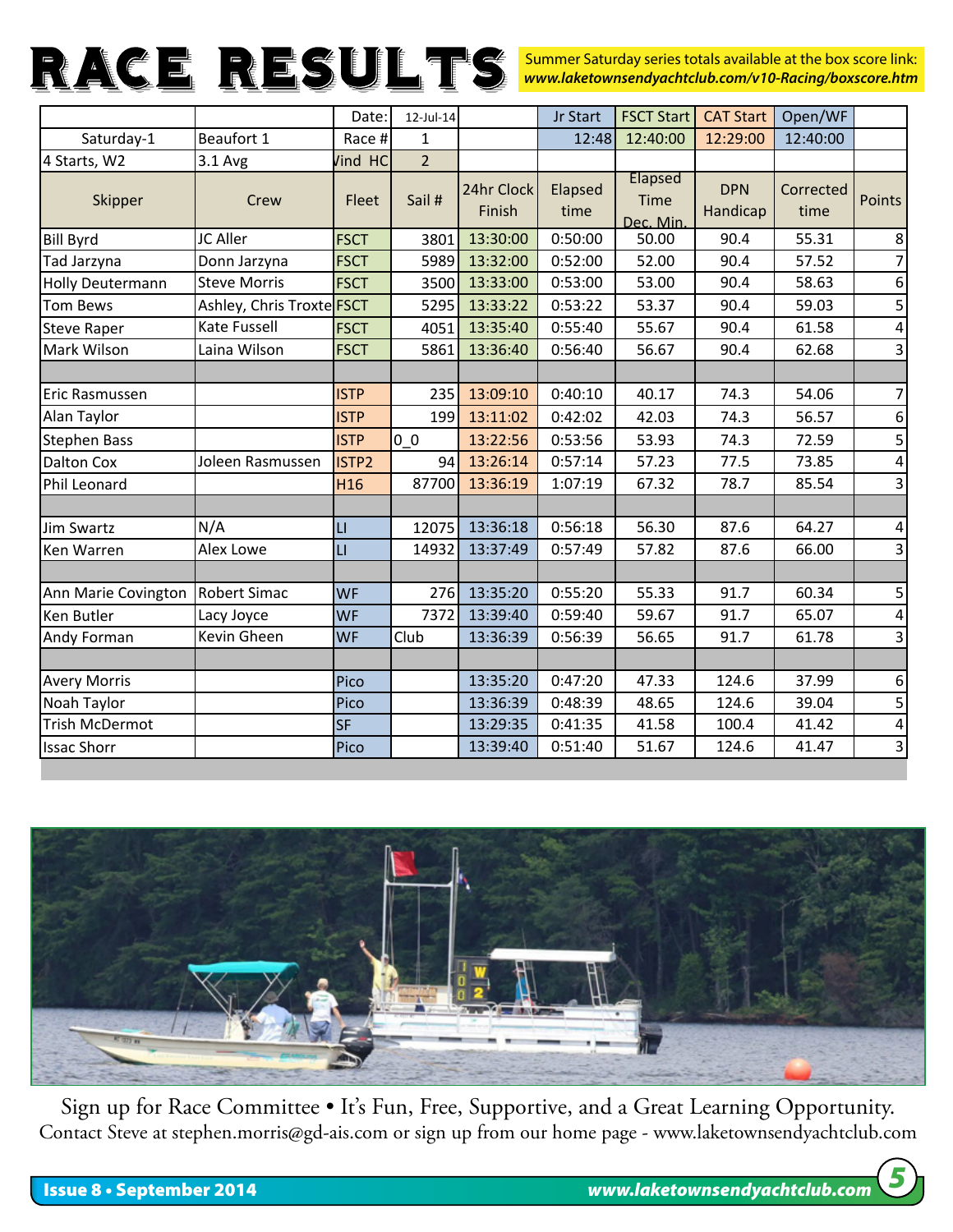|                     |                           | Date:             | 12-Jul-14      |                                     | <b>FSCT Start</b>                   | <b>CAT Start</b>       | Open/WF                  |                         |
|---------------------|---------------------------|-------------------|----------------|-------------------------------------|-------------------------------------|------------------------|--------------------------|-------------------------|
| Saturday-2          | Beaufort 1                | Race #            | $\mathbf{1}$   |                                     | 14:03:00                            | 13:51:00               | 14:03:00                 |                         |
| 3 Starts, W2        | $2.1$ Avg                 | Vind HC           | $\mathbf{1}$   |                                     |                                     |                        |                          |                         |
| Skipper             | Crew                      | Fleet             | Sail #         | 24hr Clock<br>Finish<br><b>Time</b> | Elapsed<br><b>Time</b><br>Dec. Min. | <b>DPN</b><br>Handicap | <b>Corrected</b><br>time | Points                  |
| <b>Tom Bews</b>     | Ashley, Chris Troxte FSCT |                   | 5295           | 14:39:12                            | 36.20                               | 92.1                   | 39.31                    | 7                       |
| Holly Deutermann    | <b>Steve Morris</b>       | <b>FSCT</b>       | 3500           | 14:40:39                            | 37.65                               | 92.1                   | 40.88                    | $\boldsymbol{6}$        |
| Tad Jarzyna         | Donn Jarzyna              | <b>FSCT</b>       | 5989           | 14:40:40                            | 37.67                               | 92.1                   | 40.90                    | $\mathsf S$             |
| <b>Bill Byrd</b>    | JC Aller                  | <b>FSCT</b>       | 3801           | 14:41:22                            | 38.37                               | 92.1                   | 41.66                    | $\sqrt{4}$              |
| <b>Steve Raper</b>  | <b>Kate Fussell</b>       | <b>FSCT</b>       | 4051           | 14:43:08                            | 40.13                               | 92.1                   | 43.58                    | 3                       |
|                     |                           |                   |                |                                     |                                     |                        |                          |                         |
| <b>Dalton Cox</b>   | Joleen Rasmussen          | ISTP <sub>2</sub> | 94             | 14:20:24                            | 29.40                               | 82                     | 35.85                    | $7\vert$                |
| Eric Rasmussen      |                           | <b>ISTP</b>       | 235            | 14:19:45                            | 28.75                               | 78.4                   | 36.67                    | 6                       |
| Alan Taylor         |                           | <b>ISTP</b>       | 199            | 14:20:30                            | 29.50                               | 78.4                   | 37.63                    | 5                       |
| <b>Stephen Bass</b> |                           | <b>ISTP</b>       | 0 <sub>0</sub> | 14:22:14                            | 31.23                               | 78.4                   | 39.84                    | $\sqrt{4}$              |
| Phil Leonard        |                           | H <sub>16</sub>   | 87700          | 14:27:46                            | 36.77                               | 81.5                   | 45.11                    | 3                       |
|                     |                           |                   |                |                                     |                                     |                        |                          |                         |
| <b>Jim Swartz</b>   | N/A                       | $\overline{L}$    | 12075          | 14:42:06                            | 39.10                               | 92.6                   | 42.22                    | $\overline{\mathbf{4}}$ |
| Ken Warren          | Alex Lowe                 | $\overline{L}$    | 14932          | 14:43:07                            | 40.12                               | 92.6                   | 43.32                    | $\overline{3}$          |
|                     |                           |                   |                |                                     |                                     |                        |                          |                         |
| Andy Forman         | Kevin Gheen               | <b>WF</b>         | Club           | 14:38:27                            | 35.45                               | 94                     | 37.71                    | 5                       |
| Ann Marie Covington | <b>Robert Simac</b>       | <b>WF</b>         | 276            | 14:44:13                            | 41.22                               | 94                     | 43.85                    | 4                       |
| Ken Butler          | Lacy Joyce                | <b>WF</b>         | 7372           | 14:45:18                            | 42.30                               | 94                     | 45.00                    | 3                       |
|                     |                           |                   |                |                                     |                                     |                        |                          |                         |
|                     |                           |                   |                |                                     |                                     |                        |                          |                         |

|                         |                           | Date:       | 12-Jul-14        |                                     | <b>FSCT Start</b>                   | <b>CAT Start</b>       | Open/WF           |                         |
|-------------------------|---------------------------|-------------|------------------|-------------------------------------|-------------------------------------|------------------------|-------------------|-------------------------|
| Saturday-3              | Beaufort 1                | Race #      | 1                |                                     | 14:53:00                            | 14:53:00               | 14:53:00          |                         |
| 3 Starts, W2            | $1.5$ Avg                 | Vind HC     | $\mathbf{1}$     |                                     |                                     |                        |                   |                         |
| Skipper                 | Crew                      | Fleet       | Sail #           | 24hr Clock<br>Finish<br><b>Time</b> | Elapsed<br><b>Time</b><br>Dec. Min. | <b>DPN</b><br>Handicap | Corrected<br>time | Points                  |
| Tad Jarzyna             | Donn Jarzyna              | <b>FSCT</b> | 5989             | 15:23:34                            | 30.57                               | 92.1                   | 33.19             | 5                       |
| <b>Holly Deutermann</b> | <b>Steve Morris</b>       | <b>FSCT</b> | 3500             | 15:23:48                            | 30.80                               | 92.1                   | 33.44             | 4                       |
| <b>Tom Bews</b>         | Ashley, Chris Troxte FSCT |             | 5295             | 15:25:35                            | 32.58                               | 92.1                   | 35.38             | $\overline{\mathbf{3}}$ |
|                         |                           |             |                  |                                     |                                     |                        |                   |                         |
| Eric Rasmussen          |                           | <b>ISTP</b> | 235              | 15:17:50                            | 24.83                               | 78.4                   | 31.68             | $\overline{4}$          |
| Alan Taylor             |                           | <b>ISTP</b> | 199 <sup> </sup> | 15:17:54                            | 24.90                               | 78.4                   | 31.76             | $\overline{\mathbf{3}}$ |
|                         |                           |             |                  |                                     |                                     |                        |                   |                         |
| Ken Warren              | Alex Lowe                 | LI          | 14932            | 15:24:26                            | 31.43                               | 92.6                   | 33.95             | $\overline{4}$          |
| <b>Jim Swartz</b>       | N/A                       | LI          | 12075            | 15:24:58                            | 31.97                               | 92.6                   | 34.52             | $\overline{3}$          |
|                         |                           |             |                  |                                     |                                     |                        |                   |                         |
| Ann Marie Covington     | <b>Robert Simac</b>       | <b>WF</b>   | 276              | 15:24:13                            | 31.22                               | 94                     | 33.21             | 5                       |
| Andy Forman             | Kevin Gheen               | <b>WF</b>   | Club             | 15:24:42                            | 31.70                               | 94                     | 33.72             | 4                       |
| Ken Butler              | Lacy Joyce                | <b>WF</b>   | 7372             | 15:24:43                            | 31.72                               | 94                     | 33.74             | $\overline{\mathbf{3}}$ |
|                         |                           |             |                  |                                     |                                     |                        |                   |                         |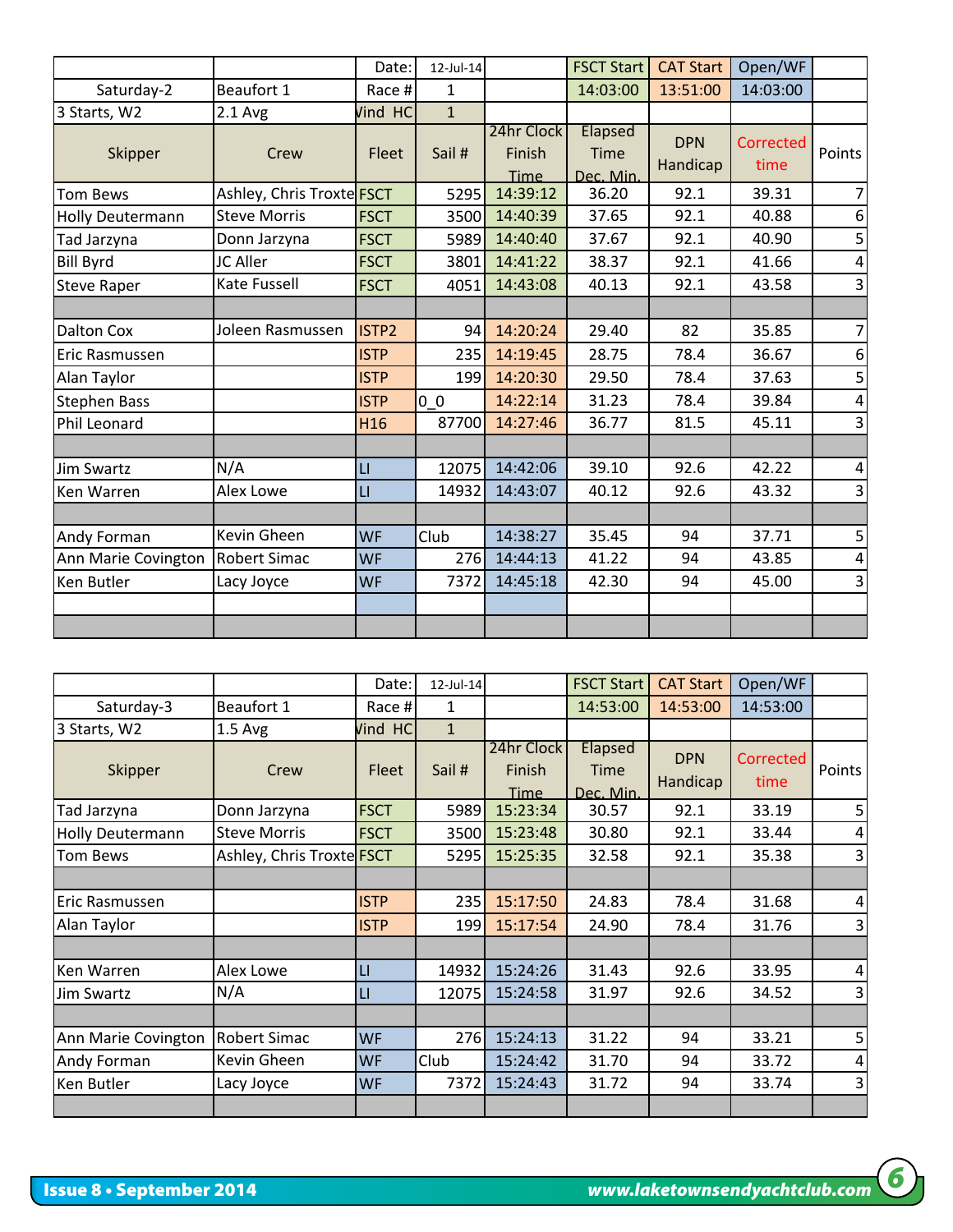|                                 |                                | Date:                  | 13-Jul-14      |            | <b>FSCT Start</b> | <b>CAT Start</b> | Open/WF             |
|---------------------------------|--------------------------------|------------------------|----------------|------------|-------------------|------------------|---------------------|
| Saturday-1                      | <b>Beaufort</b>                | Race #                 | 3              |            |                   | 13:55:00         | 13:55:00            |
| Pos 1 Start                     | 5.2 Avg                        | Vind HC                | $\overline{2}$ |            |                   |                  |                     |
|                                 |                                |                        |                | 24hr Clock | Elapsed           | <b>DPN</b>       | Corrected           |
| Skipper                         | Crew                           | Fleet                  | Sail #         | Finish     | Dec. Min.         | Handicap         | time                |
|                                 |                                |                        |                |            |                   |                  |                     |
|                                 |                                |                        |                |            |                   |                  |                     |
| 1 Alan Taylor                   | <b>Chris Troxtell</b>          | <b>WM</b>              | 4051           | 14:17:56   | 22.93             | 91.4             | 25.09               |
| 2 Ken Butler                    | Deborah Dickerson WF           |                        | 7372           | 14:19:55   | 24.92             | 91.7             | 27.17               |
| 3 Ken Warren                    | <b>Boston Bob</b>              | $\mathsf{L}$           | 14932          | 14:19:08   | 24.13             | 87.6             | 27.55               |
| 4 Eric Rasmussen                | <b>Trish McDermot</b>          | ISTP2                  | 235            | 14:16:25   | 21.42             | 77.5             | 27.63               |
| 5 Ann Marie Covington           | <b>Glenn Dickerson</b>         | WF                     | 276            | 14:20:23   | 25.38             | 91.7             | 27.68               |
| 6 Mike Sigmund                  | Andy Forman                    | WF                     | Club           | 14:20:34   | 25.57             | 91.7             | 27.88               |
| 7 Phil Leonard                  | Kathy Leonard                  | H <sub>16</sub>        | 87700          | 14:21:09   | 26.15             | 78.7             | 33.23               |
| 8 Dalton Cox                    | <b>Ashley Bailey</b>           | ISTP2                  | 94             |            |                   | 77.5             | dnf                 |
|                                 |                                | Date:                  | 13-Jul-14      |            | <b>FSCT Start</b> | <b>CAT Start</b> | Open/WF             |
| Saturday-1                      | Beaufort 1                     | Race #                 | $\overline{2}$ |            |                   | 12:55:00         | 12:55:00            |
| Pos 3 Starts, W2                | 6 Avg                          | Vind HC                | $\overline{2}$ |            |                   |                  |                     |
|                                 |                                |                        |                | 24hr Clock |                   | <b>DPN</b>       | Corrected           |
| Skipper                         | Crew                           | Fleet                  | Sail #         |            | Elapsed           |                  |                     |
|                                 |                                |                        |                | Finish     | Dec. Min.         | Handicap         | time                |
|                                 |                                |                        |                |            |                   |                  |                     |
|                                 |                                |                        |                |            |                   |                  |                     |
| 1 Alan Taylor                   | <b>Chris Troxtell</b>          | <b>WM</b>              | 4051           | 13:42:15   | 47.25             | 91.4             | 51.70               |
| 2 Mike Sigmund                  | Andy Forman                    | WF                     | Club           | 13:42:55   | 47.92             | 91.7             | 52.25               |
| 3 Ann Marie Covington           | Glenn Dickerson                | WF                     | 276            | 13:44:46   | 49.77             | 91.7             |                     |
| 4 Ken Butler                    | Deborah Dickerson              | <b>WF</b>              | 7372           | 13:46:17   | 51.28             | 91.7             | 55.93               |
| 5 Eric Rasmussen                | <b>Trish McDermot</b>          | ISTP2                  | 235            | 13:40:13   | 45.22             | 77.5             | 58.34               |
| 6 Ken Warren                    | <b>Boston Bob</b>              | $\mathsf{L}\mathsf{I}$ | 14932          | 13:49:14   | 54.23             | 87.6             | 61.91               |
| 7 Phil Leonard                  | Kathy Leonard                  | H16                    | 87700          | 13:44:16   | 49.27             | 78.7             | 62.60               |
| 8 Dalton Cox                    | <b>Ashley Bailey</b>           | ISTP2                  | 94             | 13:47:00   | 52.00             | 77.5             | 67.10               |
| 9JC Aller                       | <b>Tom Bews</b>                | <b>TNZ16</b>           | 1543           |            |                   | 97.2             | <b>DNF</b>          |
|                                 |                                |                        |                |            |                   |                  |                     |
|                                 |                                | Date:                  | 13-Jul-14      |            | <b>FSCT Start</b> | <b>CAT Start</b> | Open/WF             |
| Saturday-1                      | Beaufort 1                     | Race #                 | 1              |            |                   | 12:05:00         | 12:05:00            |
| POS 1 Start, W2                 | 7.8 Avg; 16 Gust               | Vind HC                | $\overline{2}$ |            |                   |                  |                     |
| Skipper                         | Crew                           | Fleet                  | Sail #         | 24hr Clock | Elapsed           | <b>DPN</b>       | Corrected           |
|                                 |                                |                        |                | Finish     | Dec. Min.         | Handicap         | time                |
|                                 |                                |                        |                |            |                   |                  |                     |
| 1 Alan Taylor                   | <b>Chris Troxtell</b>          | WМ                     | 4051           | 12:46:22   | 41.37             | 91.4             | 45.26               |
| 2 Eric Rasmussen                | <b>Trish McDermot</b>          | ISTP2                  | 235            | 12:40:35   | 35.58             | 77.5             | 45.91               |
| 3 Mike Sigmund                  | Andy Forman                    | WF                     | Club           | 12:47:08   | 42.13             | 91.7             | 45.95               |
| 4 Ann Marie Covington           | Glenn Dickerson                | WF                     | 276            | 12:47:29   | 42.48             | 91.7             | 46.33               |
| 5 Ken Butler                    | Deborah Dickerson              | WF                     | 7372           | 12:48:04   | 43.07             | 91.7             | 46.96               |
| 6 Ken Warren                    | <b>Boston Bob</b>              | LI.                    | 14932          | 12:49:19   | 44.32             | 87.6             | 50.59               |
| 7 Phil Leonard                  | Kathy Leonard                  | H16                    | 87700          | 12:46:01   | 41.02             | 78.7             | 52.12               |
|                                 | <b>Ashley Bailey</b>           |                        |                |            |                   |                  | 53.35               |
| 8 Dalton Cox                    |                                | ISTP2                  | 94             | 12:46:21   | 41.35             | 77.5             |                     |
| 9JC Aller                       | <b>Tom Bews</b>                | <b>TNZ16</b>           | 1543           | 13:24:19   | 79.32             | 97.2             | 81.60               |
| 10 Jon Mitchell<br>11 Jim Irvin | Addison, Davis<br>Ryan Whitley | WF<br>ISTP2            | 9411<br>999    | 13:24:39   | 79.65             | 91.7<br>77.5     | 86.86<br><b>DNF</b> |
|                                 |                                |                        |                |            |                   |                  |                     |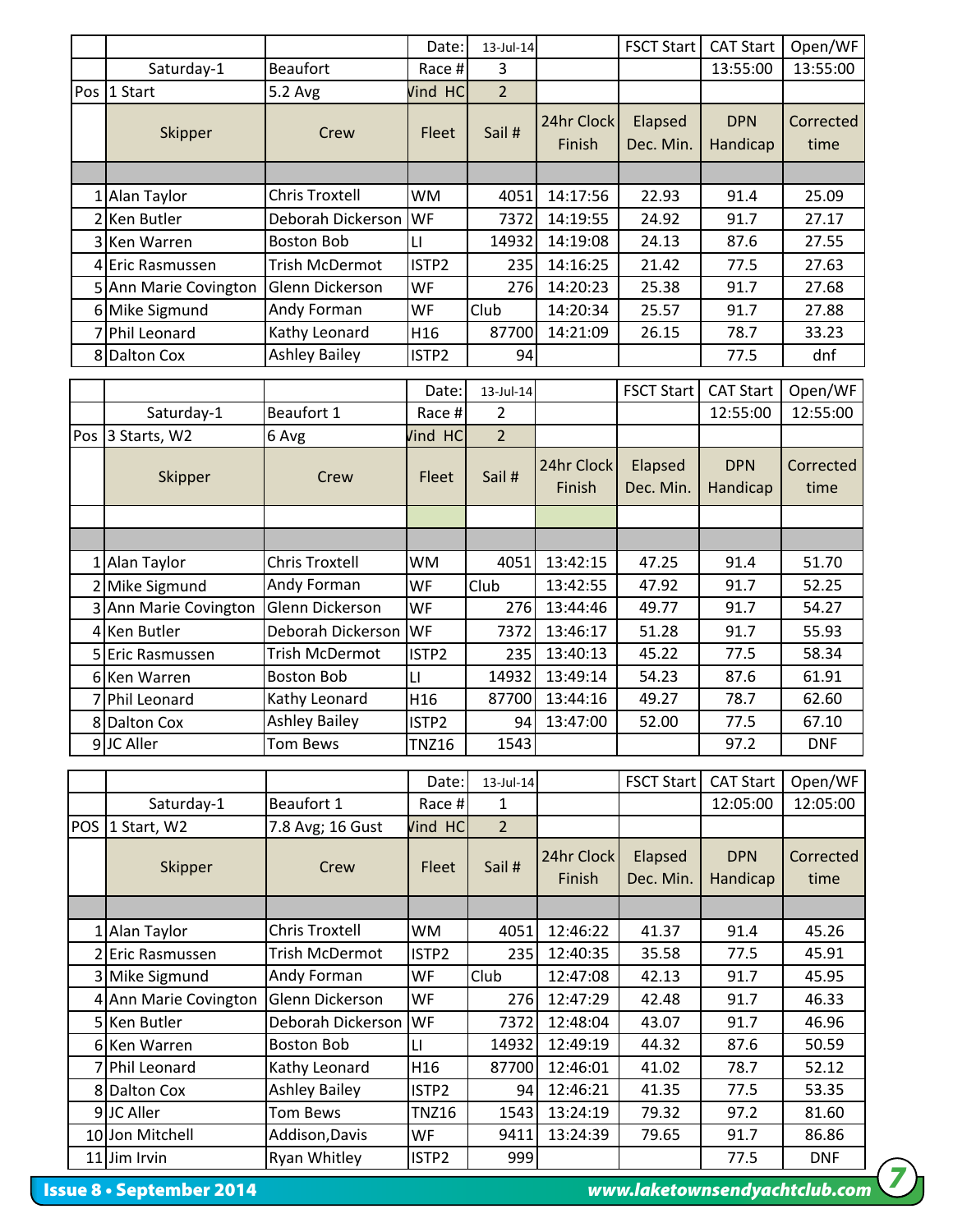|                | Lake Townsend Yacht Club |                                                                    |                |                |                |                         |                |                         |                |                |                |                |        |        |        |                 |
|----------------|--------------------------|--------------------------------------------------------------------|----------------|----------------|----------------|-------------------------|----------------|-------------------------|----------------|----------------|----------------|----------------|--------|--------|--------|-----------------|
|                |                          | <b>Summer Saturday Series</b>                                      |                | Apr-R1         | Apr-R2         | Apr-R3                  | May-R1         | May-R2                  | May-R3         | July-R1        | July-R2        | July-R3        | Aug-R1 | Aug-R2 | Aug-R3 |                 |
| Pos            | Skipper                  | Crew                                                               | Sail #         |                |                |                         |                |                         |                |                |                |                |        |        |        | Total           |
|                | <b>OPEN MONO-HULL</b>    |                                                                    |                |                |                |                         |                |                         |                |                |                |                |        |        |        |                 |
| 1              | John Fragakis            |                                                                    | 187322         | 4              | 6              | $\overline{7}$          | 6              | 6                       | 5              |                |                |                |        |        |        | 34              |
| 2              | Luke Hayes               |                                                                    | 200622         | 5              | 5              | 5                       | 5              | 5                       | $\overline{4}$ |                |                |                |        |        |        | 29              |
| 3              | <b>Bob Hoffman</b>       | Hudson Barker                                                      | 227            | 3              | $\overline{7}$ | $\overline{4}$          | $\overline{4}$ | 4                       | 3              |                |                |                |        |        |        | $\overline{25}$ |
| 4              | Ken Warren               | Wendy Cecil, Jeff Stallings (4), Steve<br>Newgood(5); Alex Lowe(7) | 14932          | 6              | 3              | 3                       | 3              | 3                       |                | 3              | 3              | 4              |        |        |        | 28              |
| 5              | Dave Burchfiel           | Andy Forman                                                        | 8822           | $\overline{7}$ | 4              | 6                       |                |                         |                |                |                |                |        |        |        | 17              |
| 6              | <b>Jim Swartz</b>        |                                                                    | 12075          |                |                |                         |                |                         |                | 4              | 4              | 3              |        |        |        | $11$            |
|                | <b>FLYING SCOT</b>       |                                                                    |                |                |                |                         |                |                         |                |                |                |                |        |        |        |                 |
| 1              | Tom Bews                 | Nicolas Huffeldt (4); Ashley Baily, Chris<br>Troxtell (7)          | 5295           | $\overline{7}$ | 8              | 5                       |                |                         |                | 5              | 7              | 3              |        |        |        | 35              |
| 2              | <b>Uwe Heine</b>         | <b>Nancy Collins</b>                                               | 3801           | 6              | 5              | 8                       | 6              | 3                       | 3              |                |                |                |        |        |        | 31              |
| 3              | John Hemphill            | JC Aller (4); Trish McDermott (5)                                  | 4043           | 5              | 6              | $\overline{7}$          | 4              | $\overline{4}$          | 4              |                |                |                |        |        |        | $\overline{30}$ |
| 4              | Tad Jarzyna              | Donna Jarzyna                                                      | 5989           | $\overline{4}$ | 4              | $\overline{\mathbf{4}}$ |                |                         |                | $\overline{7}$ | 5              | 5              |        |        |        | 29              |
| 5              | <b>Steve Jones</b>       | <b>Dennis Miller</b>                                               | 2048           | 8              | $\overline{7}$ | 6                       |                |                         |                |                |                |                |        |        |        | 21              |
| 6              | Chris Herman             | Gabriel Herman                                                     | 4088           |                |                |                         | 7              | 6                       | 6              |                |                |                |        |        |        | 19              |
| 7              | Mark Wilson              | Tom Bews(5); Laina Wilson(7)                                       | 5861           |                |                |                         | 5              | 5                       | 5              | 3              |                |                |        |        |        | 18              |
| 8              | <b>Holly Deutermann</b>  | <b>Steve Morris</b>                                                | 3500           |                |                |                         |                |                         |                | 6              | 6              | 4              |        |        |        | 16              |
| 9              | <b>Bill Byrd</b>         | JC Aller (7)                                                       | 3801Club       |                |                |                         |                |                         |                | 8              | 4              |                |        |        |        | $\overline{12}$ |
| 10             | David Duff               | <b>Eric Borland</b>                                                | 1939           | 3              | 3              | $\overline{2}$          |                |                         |                |                |                |                |        |        |        | $\overline{8}$  |
| 11             | <b>Steve Raper</b>       | Kate Fussell                                                       | 4051           |                |                |                         |                |                         |                | 4              | 3              |                |        |        |        | $\overline{7}$  |
| 12             | Dan Shuee                | Orin Sadler                                                        | 1897           |                |                |                         | 3              |                         |                |                |                |                |        |        |        | 3               |
|                | <b>WAYFARER</b>          |                                                                    |                |                |                |                         |                |                         |                |                |                |                |        |        |        |                 |
| $\mathbf{1}$   | Jim Heffernan            | Linda Heffernan, Kevin Perks(8)                                    | 1066           | 5              | 5              | 5                       |                |                         |                |                |                |                | 5      | 6      | 5      | 31              |
| 2              | AnnMarie Covington       | Susan Cole; Robert Simac (7); Kate Fussell<br>(8)                  | 276            | 3              | 3              | 4                       | $\overline{2}$ |                         |                | 5              | 3              | 5              | 6      | 5      | 6      | 42              |
| 3              | Ken Butler               | Nick Seraphinoff; Lacy Joyce(7); Jack<br>Davidson(8)               | 7372           | $\overline{4}$ | 4              | 3                       |                |                         |                | 4              | 3              | 3              | 3      | 4      | 4      | 32              |
| 4              | Andy Forman              | Kevin Gheen(7)                                                     | Club           |                |                |                         |                |                         |                | 3              | 5              | 4              |        |        |        | 12              |
| 5              | Eric Rasmussen           | Linda Heffernan, Otto Affanador                                    | Club           |                |                |                         |                |                         |                |                |                |                | 4      | 3      | 3      | 10              |
|                | Catamarans               |                                                                    |                |                |                |                         |                |                         |                |                |                |                |        |        |        |                 |
| 1              | Eric Rasmussen           |                                                                    | 235            | 5              | 5              | 5                       | 6              | 6                       | 4              | $\overline{7}$ | 6              | $\overline{4}$ |        |        |        | 48              |
| $\overline{2}$ | John Kuzmier             |                                                                    | 1992           | 3              | 3              | $\overline{4}$          | 4              | 5                       | 3              |                |                |                |        |        |        | 22              |
| 3              | Alan Taylor              |                                                                    | 199            | $\overline{4}$ | 4              | 3                       | 5              | $\overline{2}$          |                | 6              | 5              | 3              |        |        |        | 32              |
| 4              | Phil Leonard             | Jeanne Allamby (5)                                                 | 87700          |                |                |                         | 3              | $\overline{\mathbf{4}}$ |                | 3              | 3              |                |        |        |        | $\overline{13}$ |
| 5              | <b>Stephen Bass</b>      |                                                                    | 0 <sub>0</sub> |                |                |                         |                |                         |                | 5              | 4              |                |        |        |        | 9               |
| 6              | <b>Dalton Cox</b>        | Joleen Rasmussen (7)                                               | 94             |                |                |                         |                |                         |                | 4              | $\overline{7}$ |                |        |        |        | 11              |

This Part is ALL ABOUT you ... Interested in working with the Club Socials next year? What about assisting with Sailing Classes?

Please email joleenrasmussen@embarqmail.com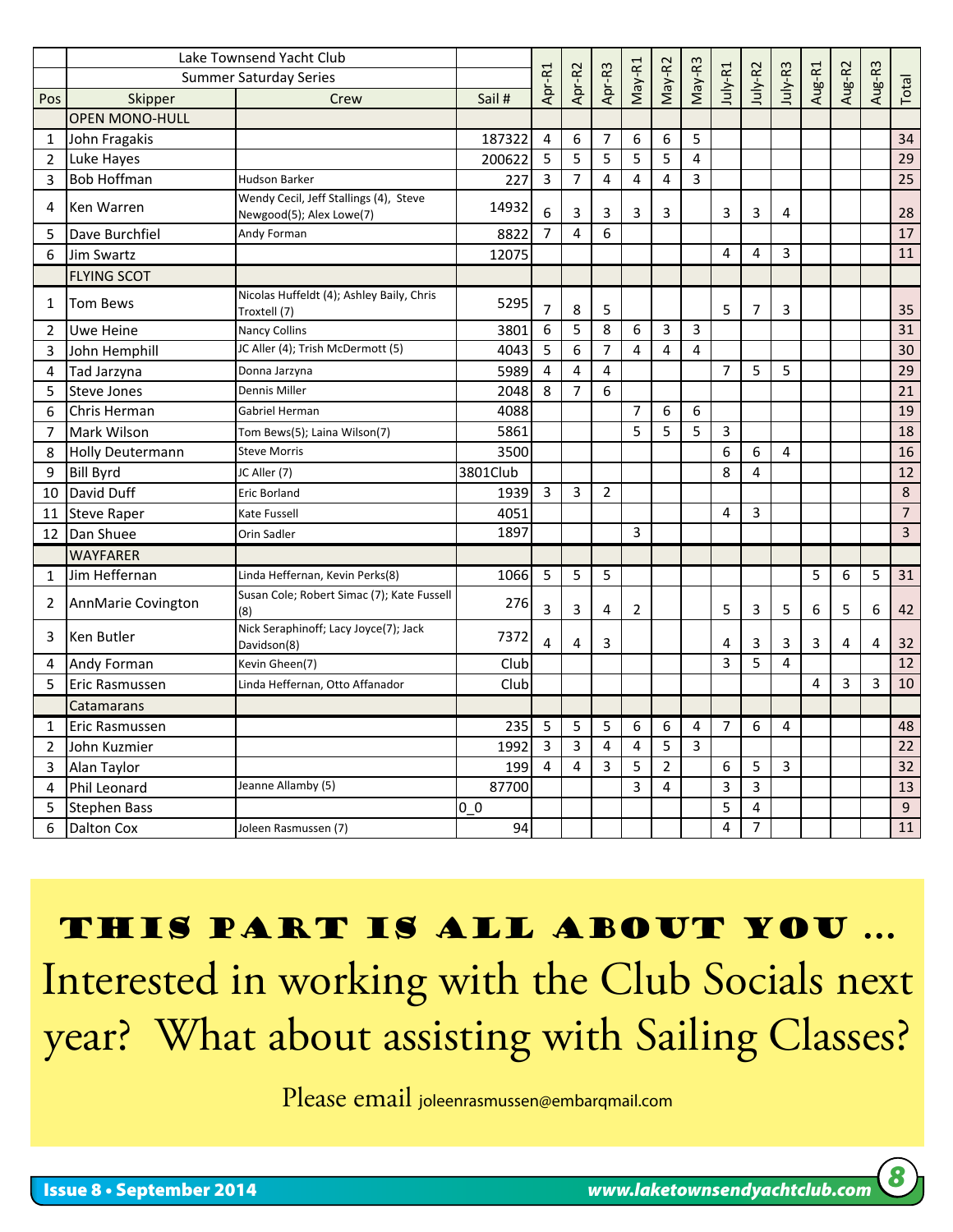# The Feather

I for one have had a full summer of sailing. So much so that I've missed the newsletter deadline for the past two months. In July I was in Ohio for the Windmill Nationals. We had 37 boats on a lake smaller than Lake T, and you think we have shifty winds! I had a couple very good races, and finished 10th overall. Then in August, I went to visit Corky and Pam Gray in Maine. I spent a week with them on their Tartan 34, Lara, cruising among the beautiful islands. Lots of classic schooners and classic wooden boats. We spent a couple nights at the harbor in front of the property of Wood Boat Magazine. Definitely a week to remember.

Other club members have been busy as well. George Bageant has been cruising the US on his motorcycle. Eric Rasmussen won the Isotope Nationals for the 8th time in 10 years. Holly Deuterman has started school at College of Charleston and made the big boat sailing team. And Dalton Cox has completed his repair of one of the Club Tanzers as well as one of the City's Aqua Finns.

Kudos go out to Jim Irvin for leading the club through the most aggressive sailing instruction season to date. We held 12 weeks of instruction consisting of 4 beginning classes and 2 intermediate classes for both Juniors and Adults.

In order to give all of these new sailors a chance to participate in LTYC activities, I would like to encourage

as many folks as can to come out to the lake on the 4th Saturday of this month. Bring your boat and take some of the new sailors out. We will also have the club boats available for mentoring our new sailors, or anyone else who wants to hone their skills. Sailing starts when folks show up (10ish) and continues to around 3 when we put the boats away and head up to Shelter 10 for some socializing.

HOT-3 will be here soon! The fun starts Friday Oct 24 with racing on Oct 25-26. Now is the time to register at the Earlier.Org website. Early registrations will get their boat's name printed on the sleeve of this year's collector's t-shirt. Start gathering sponsors for your boat and the event. Our goal is to raise \$10,000!

As we approach the end of 2014 it's time to start thinking about next year's club officers and board members. If you are interested in being a part of the club board, or have someone in mind to nominate, please talk to one of the existing board members.

See y'all On The Townsend, Alan Taylor LTYC Commodore



# The LTYC STORE

Sturdy Nylon Burgees by Prestige Flag. Approx. size is 12.5" tall by 19" wide. \$20 each. *Contact Steve Morris at: samorris@triad.rr.com*

> Neck Chillers. One size fits all *(useful as a neck warmer, too)*. \$5 each. *Contact Nancy Collins-Heine at: snaggleteeth@gmail.com*





## WE'RE SOCIAL

LTYC has a Facebook page. If you want to keep up with what is happening at LTYC, other club members, or LTYC Trivia, become a Fan. Promote our club in the region.

**We're also on Twitter at https://twitter.com/LTYC\_tweets**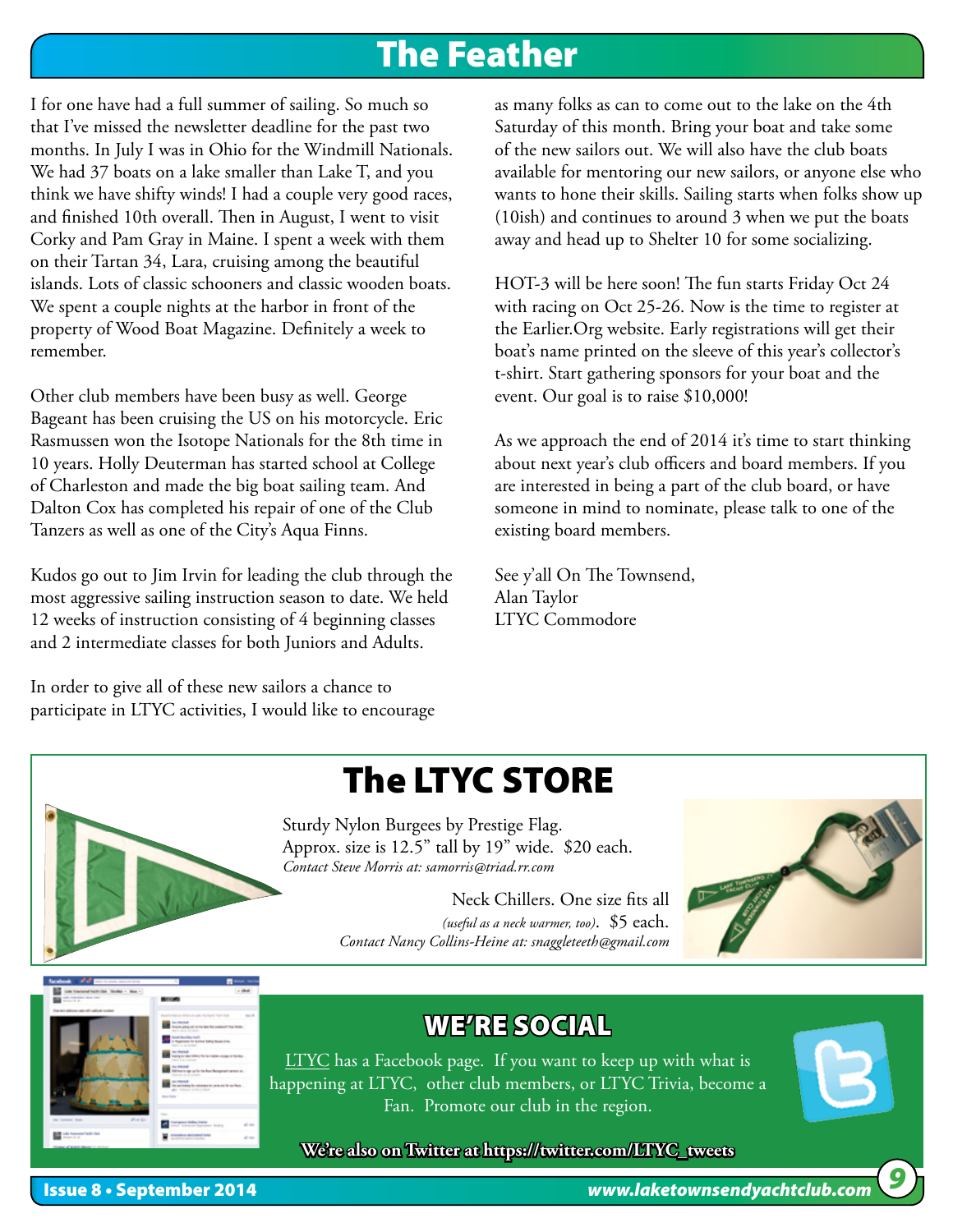# SAILBOATS FOR SAIL

**Flying Scot -** Near minimum weight, new mast and centerboard. 2011 MAD main & jib, sailed sparingly, plus a suite of North's and 3 spinnakers, tapered spinnaker pole. Aluminum trailer; North trailering/mooring cover for traveling. Race ready \$10,500. Dave 'Sailordave' Batchelor, 919-467-3512 (h) 919-414-6809 (c).

**1975 Flying Scot Sailboat # 2680.** W/ 2009 Load Rite galvanized trailer, radical race package, 2-year-old Mad racing sails, North spinnaker, covers for boat, mast, and rudder. This boat has everything racing-wise that can be put on a Scot. It has won several district championships & regattas. It is a very fast, solid, and competitive boat. \$6900 540-588-5794.

**Flying Scot "My Time" (FS 5452)** is in excellent shape. The main and jib are in great shape. She has extra sails that are like new. Spinnaker is warn and has been patched. Starling Gunn installed the spinnaker kit. There are numerous little things to go with the boat. It comes with a Trailex aluminum trailer, a "MasterHelper" single-handed mast raising system, boat covers, a stainless steel transommounted fold-down swim ladder. \$8,500. 443-878-2142 or J@Wroblewski.US.

**Buccaneer 18'** for sale. Asking price is \$1325 with trailer, paddle, 2 hp Johnson outboard, manuals, rigging guides. Craig Huey 303-884-4682 chueygman@yahoo.com.

**1969 Douglas and McCloud** - Hull number 509. This original Highlander classic w/complete restoration is in mint condition. Trailer sanded & painted white w/ red fenders; new tires & wheels. Aluminum mast, mahogany boom and rudder. Includes 3 main sails, 2 jibs, 1 spinnaker, plus all rigging. 2 coats marine primer & 3 coats marine paint. Hull black w/red stripe; deck white; inside original gray/white splatter. Deck & rub rails sanded & varnished. Teak seats & interior running teak have been sanded & teak oiled. W/sailors tailorskirted mooring cover. *The Black Pearl* is in a Greensboro garage ready to go for \$4,500. David J. Schlosser, Sr., djschlosser@aol.com (336) 316-0804.

**Yflyer** - Very nice remodeled boat, 1978. Very stiff and dry. Set up for racing (won many), good for daysailing. Includes nice galvanized trailer. Go to yflyer. org/, a very good association with tips & news about the



boat. Sails in very good condition. 2nd place, HOT regatta 2012, 2nd in winter series at Townsend 2011. Scows are more stable than round bottom boats; speed is similar to a Lightning/Buccaneer. Ready to race! \$1700. Photos available. Bart Streb at bstrebb@gmail.com. Located south of Raleigh.

**Flying Scott** - \$3500. Includes the galvanized fairly heavy duty trailer w/new tires; two mains, two jibs, spinnaker and spinnaker pole. Built by Douglas in 1971, sail# 1897. 336-517-6317. Dan Shuee; dshuee@ymail.com.

# TEST DRIVE A WINNER

### Lasers Available

 Uwe Heine has a couple of Lasers available, if someone would like to sail them during an upcoming LTYC event. Give Uwe a call - with a few days' advance notice - 336 585-0951 • heineu@bellsouth.net.

Flying Scot Available

 The Club has a Flying Scot available, if someone would like to sail it during an upcoming LTYC event. Give Alan a call - with a few days' advance notice - 530 263-3009 • alan@lakelevel.com.

## Windmills Available

 Alan Taylor has a couple of Windmills available, if someone would like to sail them during an upcoming LTYC event. Give Alan a call - with a few days' advance notice 530 263-3009 • alan@lakelevel.com. *10*